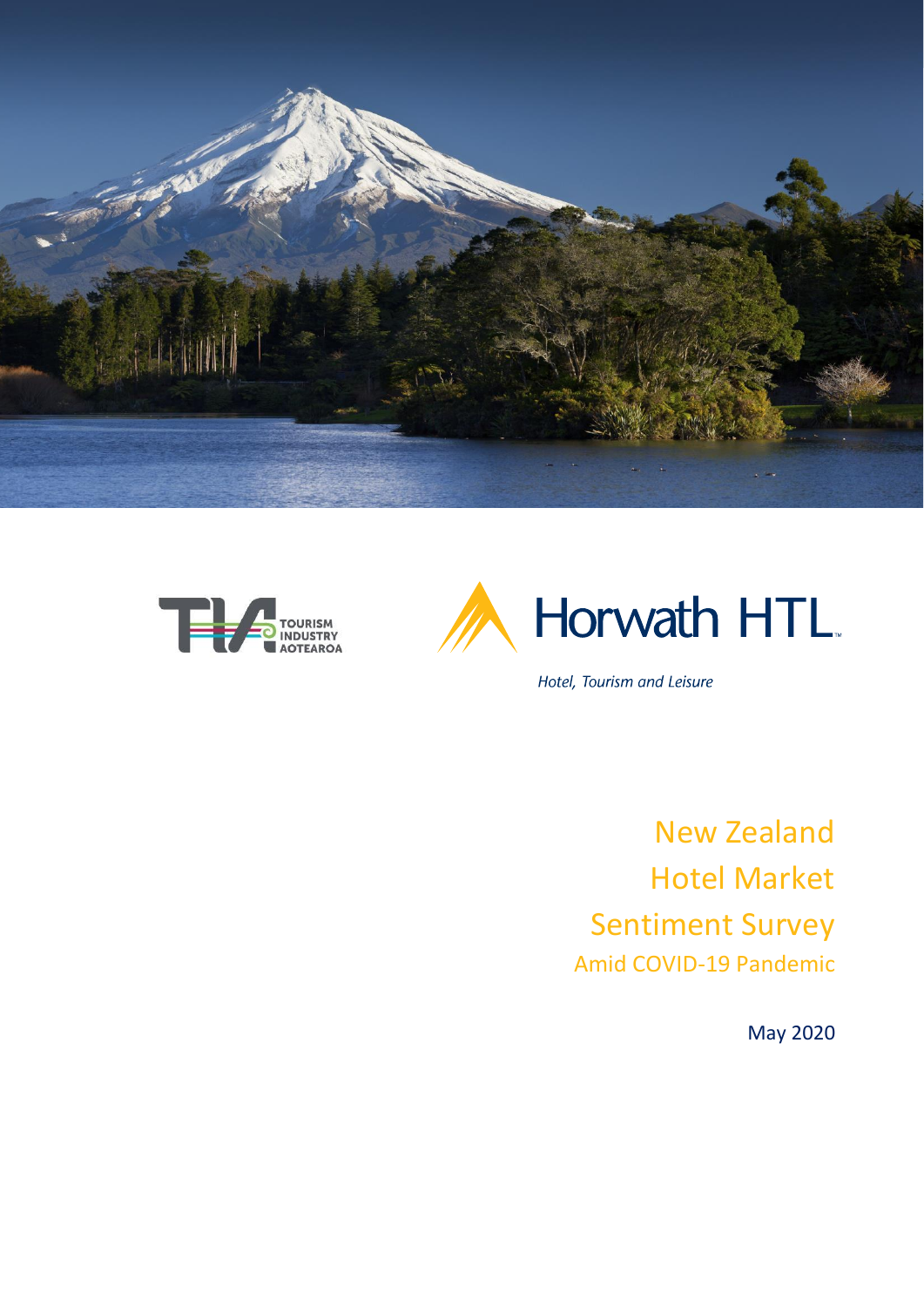

# **INTRODUCTION**

Horwath HTL has undertaken a series of COVID-19 impact sentiment surveys across the world and has partnered in New Zealand with Tourism Industry Aotearoa (TIA) to undertake such a survey for the local hotel market. The questionnaire is specially designed to examine how the pandemic is affecting hoteliers' outlook for the New Zealand hotel market in general and their hotel in particular. The survey was carried out between 30 April and 5 May 2020.



**BUSINESS OUTLOOK FOR THE NEXT TWO YEARS**

**"Business confidence amongst hoteliers in New Zealand is much bleaker than business confidence in general".**

With little prospect of our borders opening to international visitors any time soon, the outlook for the next two years is bleak, with 73% of respondents expecting that trading conditions for their hotel in 24 months' time will have deteriorated compared to 2019.

These results equal a business confidence score for the two year period of **-64%** (percentage expecting improvement minus percentage expecting deterioration). This is worse than results reported by the latest ANZ bank business confidence survey, where for the next 12 months, a net 55% of firms expect weaker activity for their own business.

These results come at a time when hotels reported an average occupancy of 14.9% in April and 40% of hotels were fully closed.

This report summarises the survey results.



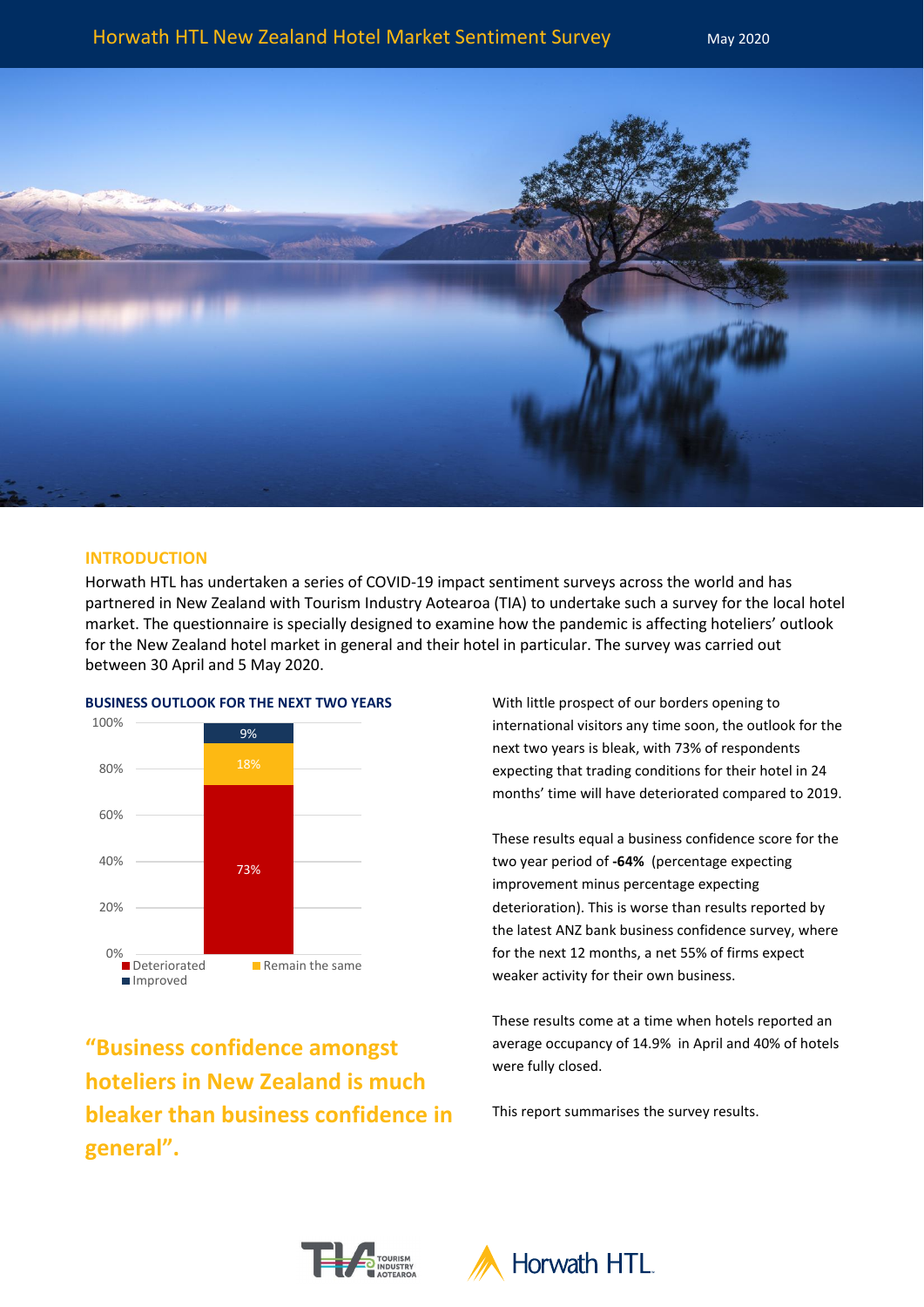## **IMPACT OF COVID-19**

#### *Hotel operating status*



# **What is the current status of your hotel's guest room operation?**

The operating status of hotels vary by region with circa 68% of hotels in regional areas fully closed and fewer closures in Auckland (20%) and Wellington (24%). Only 11% of Queenstown hotels are fully operational with 58% fully closed.

5% of the respondents whose hotel was still operational were planning to close.

# *Expected impact on employment*



**How many employees (full-time, part-time and casual) have you had to let go to date and are expecting to have to let go as a result of the COVID-19 outbreak?**

Hoteliers expect to reduce the number of employees by an average of 56%. The number of employees let go to date is still low because of the government's 12- week wage subsidy paid to employers at the start of the country's lock-down. It is expected that the wage subsidy will not continue until such time that hotel demand has sufficiently recovered.

Job losses in main visitor destinations are expected to be higher from 69% for Queenstown hotels to 89% for hotels on the West Coast.

This extraordinary expectation of job losses is aligned with expectations of immediate cash flow problems and a slow recovery of the international visitor markets on which the majority of hotels heavily rely.



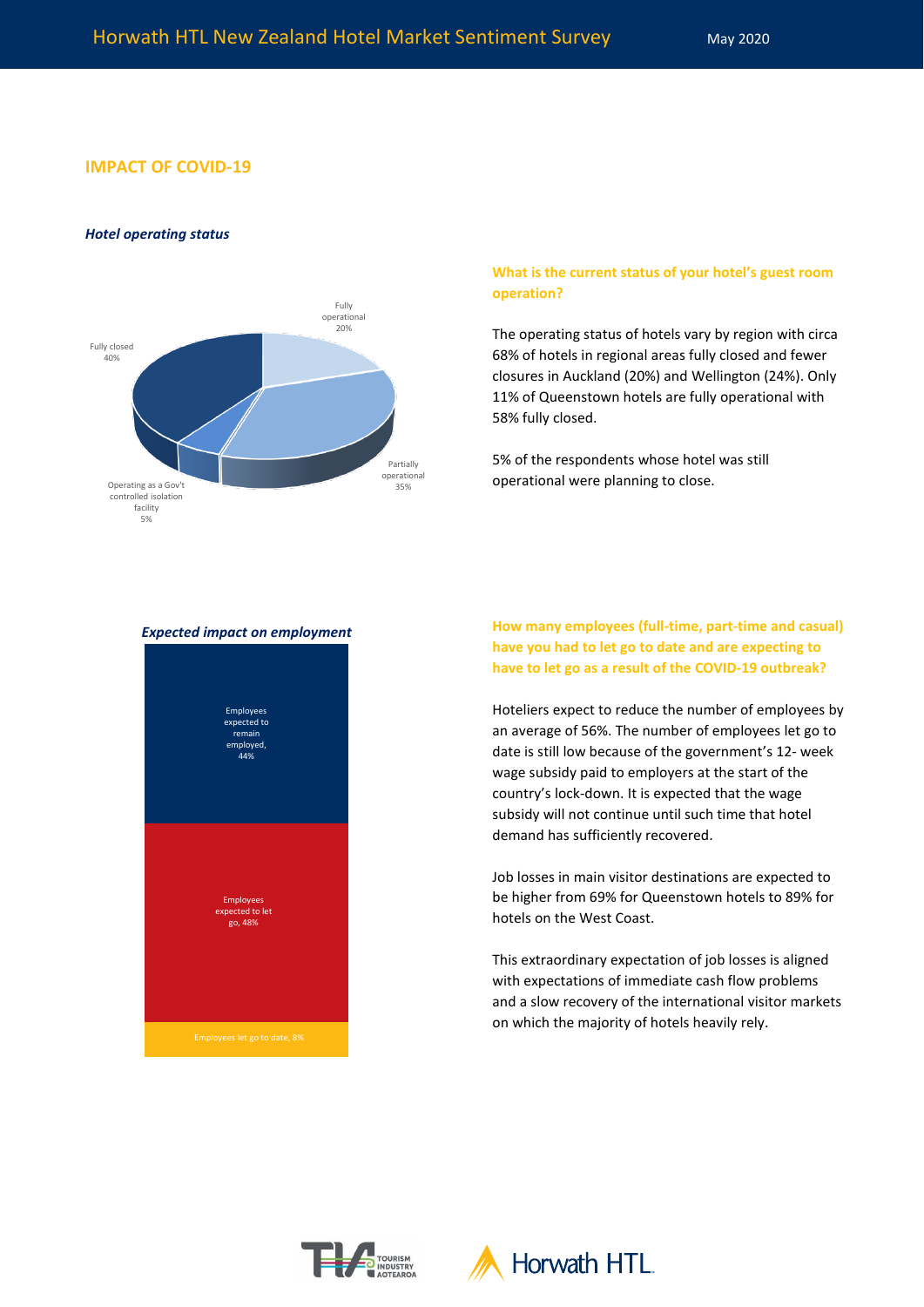# **HOTEL PERFORMANCE EXPECTATION**







#### *Expected average room rate decline*



#### *Expected occupancy decline*



**What do you expect your hotel's operating cash flow for the calendar year 2020 to be?**

Based on the responses received we expect that many hotels will need to make use of the government's tax relief and loan options while many may need more financial assistance from lenders and /or shareholders.

All responding hotels have applied for the government wage subsidy, while 38% had applied for debt relief and/or more shareholder funds. 80% of those that had applied for debt relief, said that they had a positive banking experience.

30% of hotels have applied for rent relief, which we estimate will be all or most of the leased hotels in New Zealand.

**By approximately how much do you expect your performance to decline in the first half of 2020 and the full calendar year, compared to the same periods in 2019?**

48% of respondents expect total revenue for the full year to decline by more than 70%. This expectation is consistent across most of the regions in the country and only marginally higher (51%) for hotels where more than 55% of rooms are sold to international visitors.

Surprisingly, 55% of respondents believe that average room rates in 2020 will decline by more than 50%, despite skilled revenue managers warning against excessive discounting during periods of low demand.

Fortunately, the actual reported results of major hotels in April, show a "modest" 11.6% decline in ADR, while reported occupancies of 14.9% were at an all-time low.

It appears that ,so far, common sense has prevailed, and hotels realize that at some point, further discounting is not profitable when it will not create additional market demand.



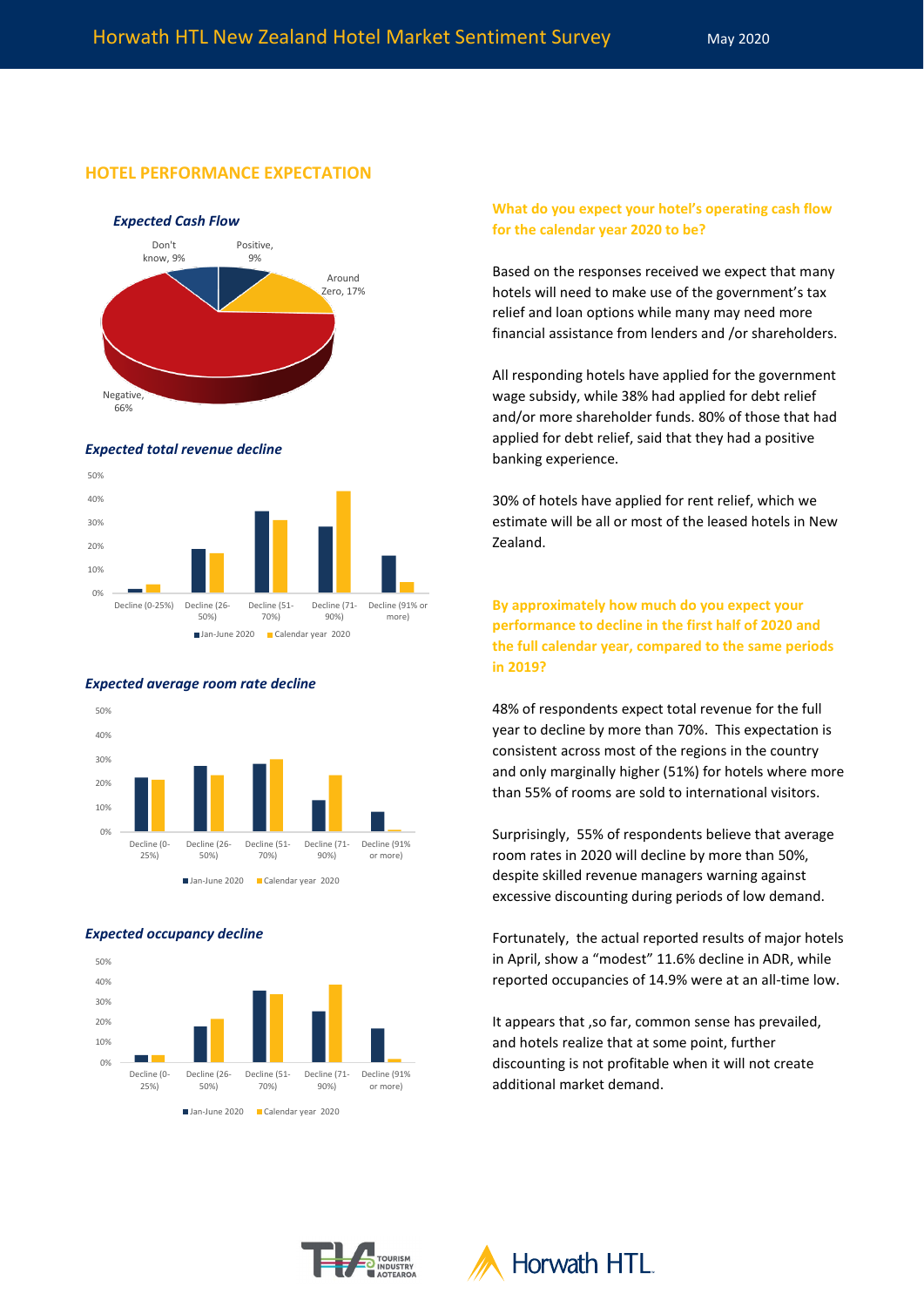# **Hotel Market Outlook**



#### *Period of COVID-19 impact on hotel performance*



#### *Expected recovery of market segments*



# **If your rooms are fully closed or planning to close, what is your envisaged time to re-open?**

Now that the summer high season is over, it is no surprise that many hotels expect to remain closed for the next few months. Circa 27% of closed regional hotels are expected to open only in Q4-2020 or next year. 90% of closed hotels in Queenstown are expected to open before or at the start of the ski-season. This suggests that there is a high expectation that the New Zealand and Australian governments will agree on a "trans-Tasman bubble", allowing Australians to visit the Queenstown Lakes District's ski areas.

# **For how long do you believe COVID-19 will continue to influence your hotel's operating performance?**

The first COVID-19 case in New Zealand was reported on 28 February 2020. It looks as if the response to the outbreak in New Zealand and Australia has been more effective in eliminating community spread than in many other countries. The message from the government has been that New Zealand borders are unlikely to re-open to countries other than Australia and some Pacific Islands until a vaccine has been wide available some time in 2021.

Furthermore, the impact of the pandemic on the global economy is expected to discourage much long haul international travel which New Zealand relies on for its tourism. New Zealand's reputation as a safe and desirable country to visit is likely to remain or even be enhanced because of its handling of the crisis. Nevertheless, a significant share (39%) of hoteliers expect the impact of COVID-19 will last more than 2 years. In major visitor centres such as Queenstown, this percentage is much higher at 63%.

# **Which of the major demand segments do you expect to recover fastest to their original contribution levels, once the COVID-19 outbreak is over?**

In 2019 circa 43% of hotel rooms in major New Zealand hotels were sold to international visitors, ranging from 24% in Wellington to 66% in Queenstown. The results reflect expectations that New Zealand's borders remain closed for some time and the global economic downturn will delay a return of international visitors to the country.



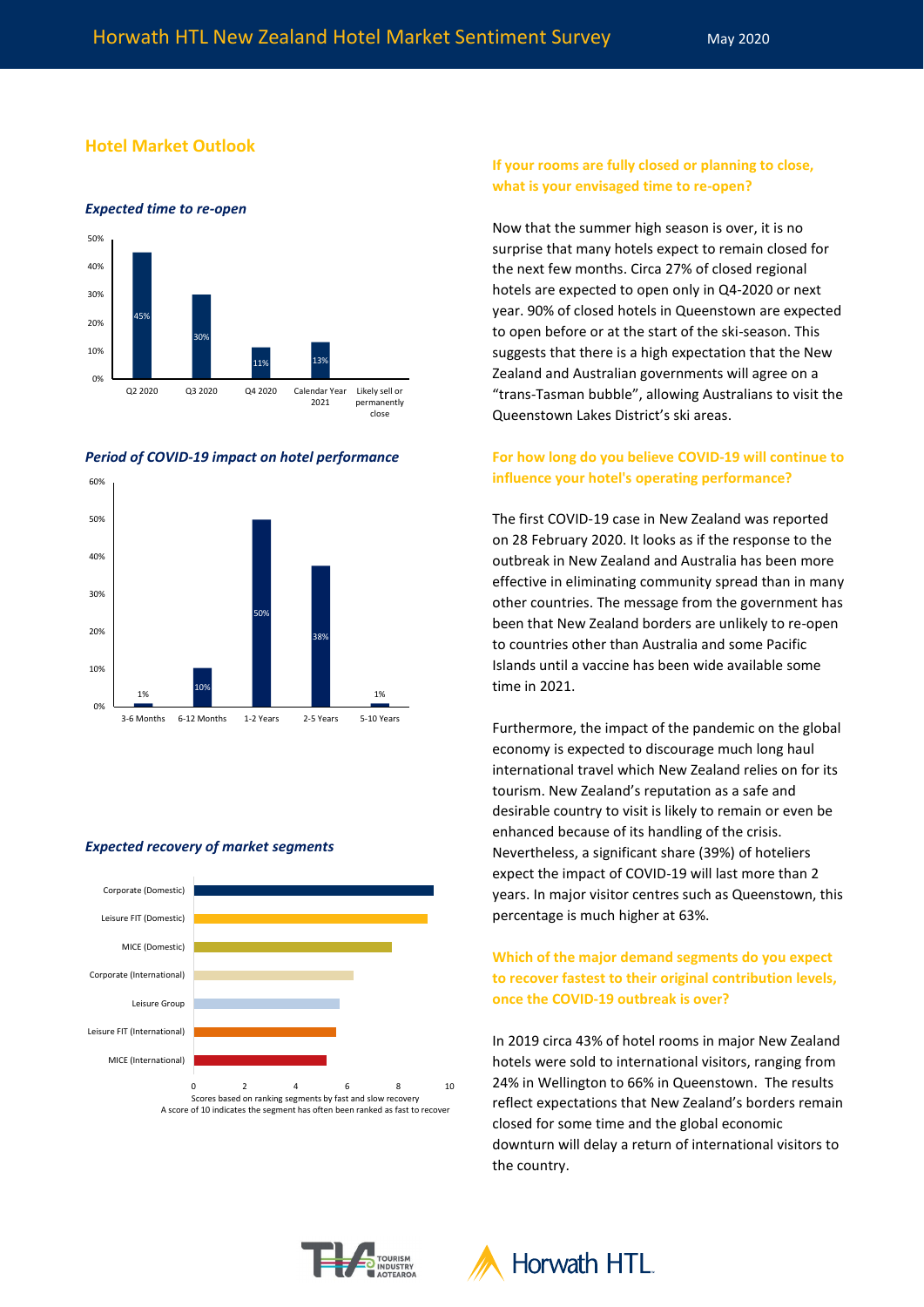

*Expected three-years market segment recovery* **How do you expect each of the market segments to recover over the next three years?**

> Judging by the expected recovery of each of the key market segments, COVID-19 may well impact the hotel's operating performance for more than three years. For hotels to recover, many hoteliers expect a significant shift in behaviour of New Zealand consumers, replacing overseas by domestic travel.

Prior to COVID-19, New Zealanders took circa 3.1 million trips overseas. After deducting business travel , travel for education, and all travel to Australia and the Pacific Islands, there is the potential of an average of circa 90,000 trips per month to be substituted for domestic travel while our borders remain closed to countries other than Australia and the Pacific Islands.

As a result of COVID-19, the scope of Tourism New Zealand (TNZ) activity has been extended from marketing the country to international markets to also include domestic marketing to stimulate New Zealanders to travel in their own country. While TNZ has demonstrated excellent capabilities to market internationally, it remains to be seen how much domestic demand TNZ can stimulate in an economy where unemployment is expected to rise significantly.

### **MEASURES TAKEN AND CONCERNS**

#### *Measures taken to reduce financial impact of COVID-19*



**What are some of the measures you have or will soon be taking to reduce the financial impact of the COVID-19 outbreak?** 

The government's wage subsidy only partly covers the total salaries and wages payable to hotel employees. As a result, hotels have had to reduce payroll costs, which makes up circa 36% of the average hotel's total expenses.

While the wage subsidy is in place, hotels have only reduced headcount by circa 8%. Survey respondents expect this to grow to 56% once the subsidy has ended.



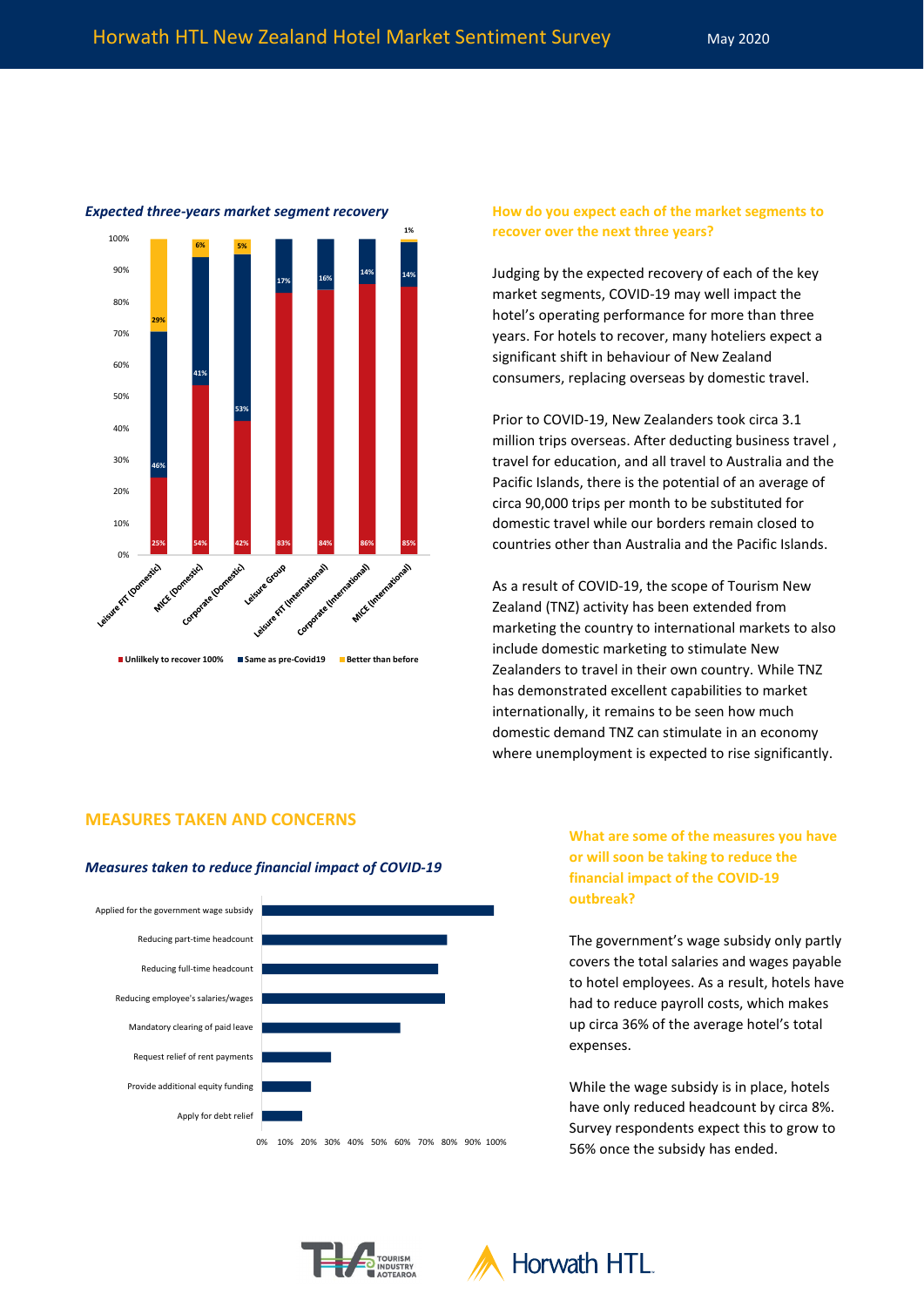

# *Most critical support requirements* **What are the most critical support measures you need to prevent having to permanently close or sell your hotel?**

Many respondents regard an extension of the wage subsidy as being critical to avoid having to 'let go' more employees. However, to secure business continuity in an environment where 66% of respondents expect to have a negative cash flow this year, broader financial assistance is critical in addition to measures such as rent and tax relief.

Hoteliers also look to the government sector to start travelling again and use hotels for overnight stays, meetings and conferences. Additional support to the business events market and a 'whole of industry' collaboration is mentioned as critical to resurrect the sector.

Some hoteliers expect to only get back to more sustainable business levels once unrestricted domestic travel resumes and a trans-Tasman bubble has been established, but for many this is not expected until borders are re-opened to most of New Zealand's key source markets.

With most destinations around the world vying for the same tourists and TNZ's extended role, hoteliers advocate for a significant budget increase to provide TNZ with the required resources to help fill their hotels.



# **SHARE OF RESPONDENTS**

*By location By Classification*





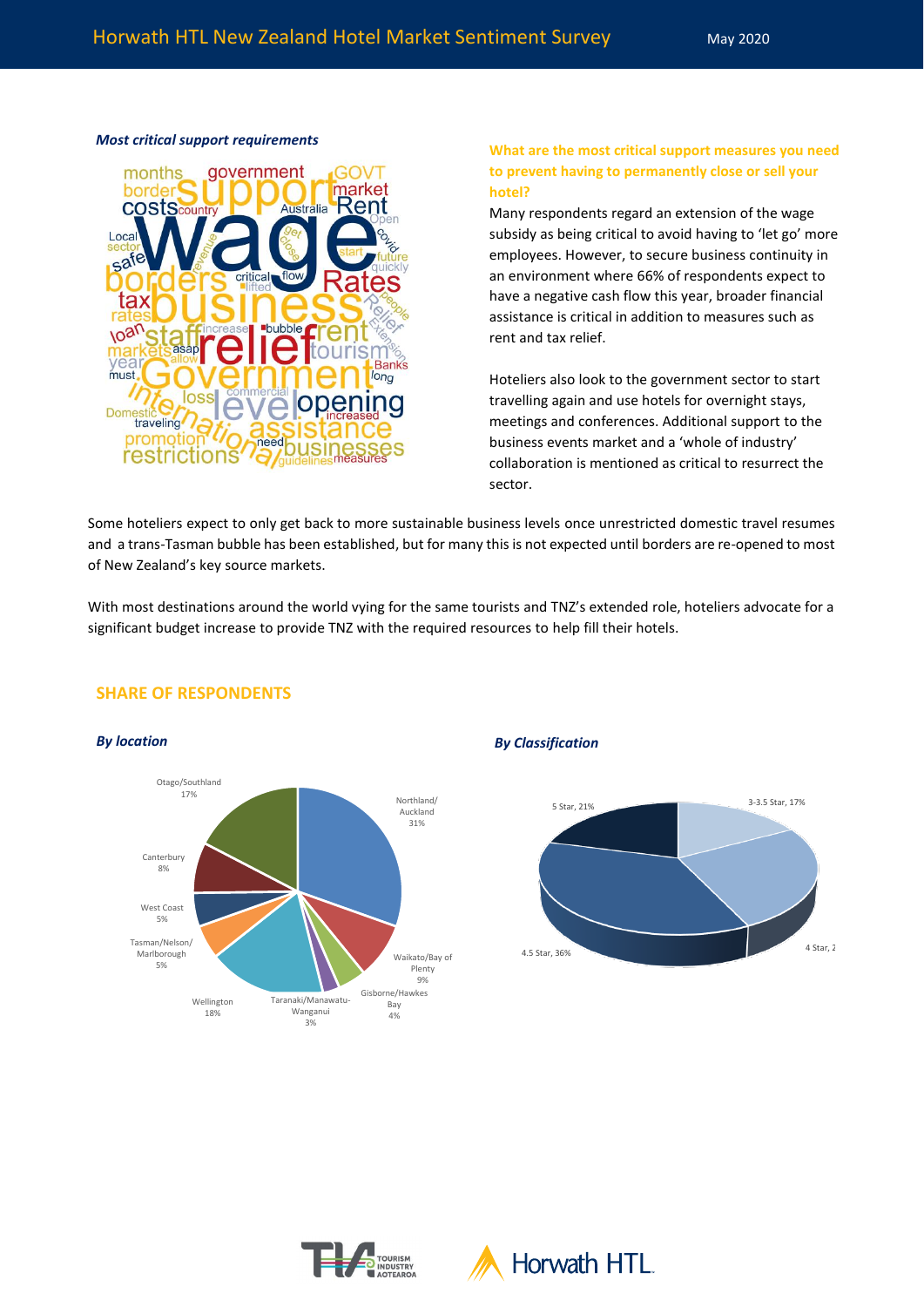# **Horwath HTL New Zealand**

Horwath HTL is the world's largest hospitality consulting brand with 45 offices across the world providing expert local knowledge. Since 1915 we have been providing impartial, specialist advice to our clients and are recognized as the founders of the Uniform System of Accounts which subsequently has become the industry standard for hospitality accounting.

Our regional experience and analysis capabilities underpin the planning process for new hotel and tourism related developments. By thoroughly understanding local market characteristics, trends and opportunities, Horwath HTL provides product positioning, sizing and facilities configuration recommendations designed to optimize project performances. Financial feasibility is then tested by estimating cash flow and investment returns. Through financial and development sensitivity analyses, we are able to determine the project and financial structure which best meets the objectives of the developer or land owner.

Horwath HTL studies are relied upon by developers, operators, lenders and third parties requiring an impartial assessment of project viability, while our market and product descriptions form the basis for architectural briefs.

Horwath HTL know what it takes to ensure performance in all areas of your business. We will assess, explore and make detailed recommendations on how to improve business performance, whilst evaluating your internal processes against the best the industry can offer.

Understanding what strategies and management practices result in increased cash flow and asset value, we take an assertive position in an asset management role as owner representative to maximise returns and asset value over time.

This service is especially tailored to the particular needs of owners, be they institutions, companies or private investors, whose hotels are managed by an external operator. It can also be adapted to support owner operators, especially those facing strict bank control or struggling to meet debt repayment obligations.

**Level 5, West Plaza Building, 3 Albert Street, PO Box 628, Auckland 1140, New Zealand Tel: +64 (9) 309 8898**

#### **Authors**



### **Wim Ruepert**

*Director* Horwath HTL New Zealand wruepert@horwathhtl.com

Wim joined Horwath HTL in 2016 with over 28 years' experience in financial leadership and general management positions in international hotels and resorts.

He specialises in hotel asset management, market demand, supply and feasibility analysis and has worked with a wide variety of owners and investors, from high net worth individuals, to institutional owners and private equity funds.

His extensive international experience includes hotel management roles in Australasia, Europe, USA, China, Japan and the Caribbean.



**Stephen Hamilton** *Director* Horwath HTL New Zealand shamilton@horwathhtl.com

Stephen jointly established the specialist tourism and leisure consulting practice, Horwath HTL in 2002. With thirty years consulting experience in the New Zealand tourism industry, Stephen's in-depth knowledge is valued by all his clients.

Providing a well-balanced and sound approach to their specific needs, Stephen assists clients to progress their business with quality information for decisions and strategies.

Stephen assists lenders, investors, funding sponsors, and / or purchasers and developers in both the public and private sectors, with the ability to quickly ascertain what financial and market analysis or research will be of most benefit.

Stephen's service lines include market demand analysis, financial feasibility analysis, market research, economic impact analysis and strategy development.